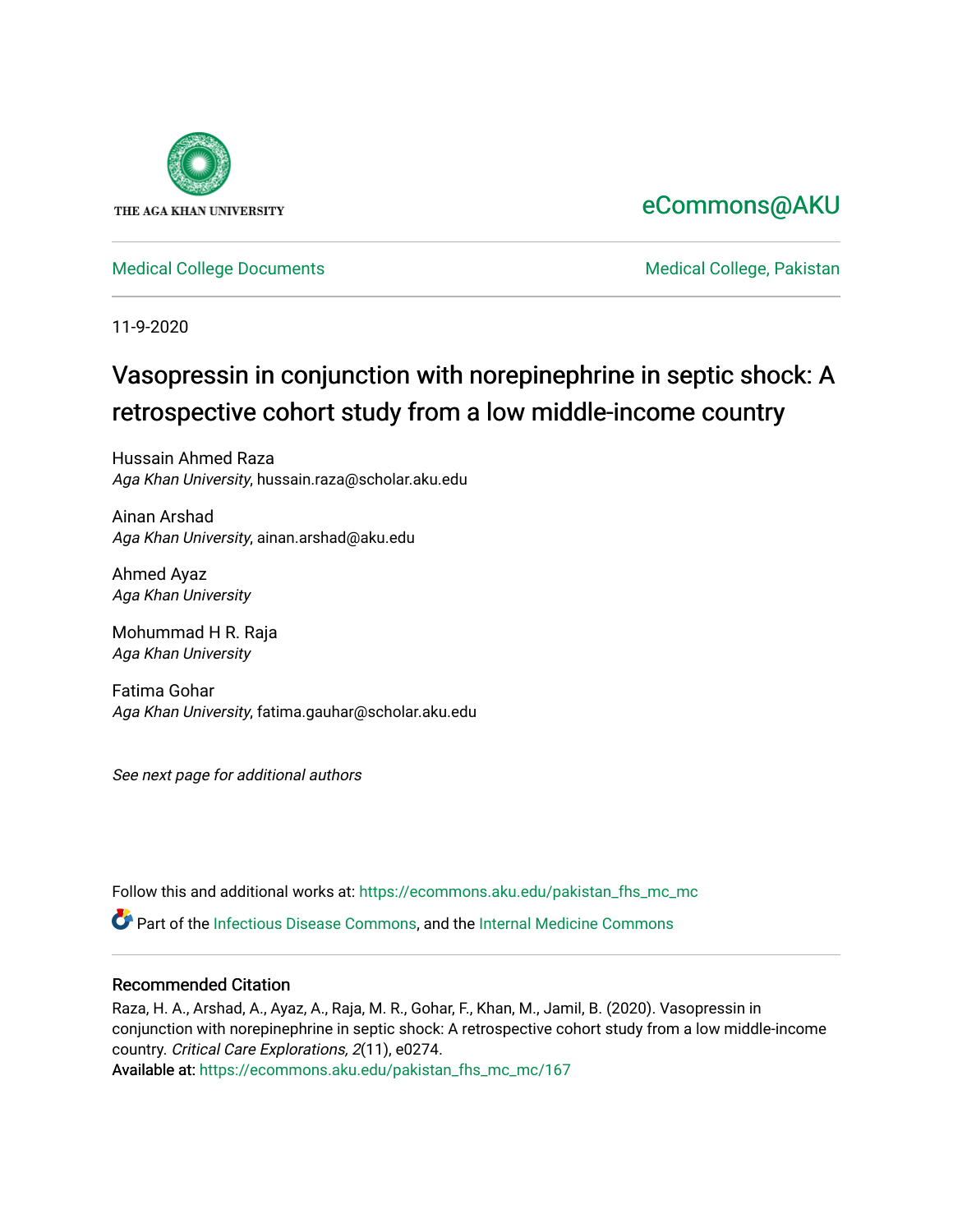### Authors

Hussain Ahmed Raza, Ainan Arshad, Ahmed Ayaz, Mohummad H R. Raja, Fatima Gohar, Maria Khan, and Bushra Jamil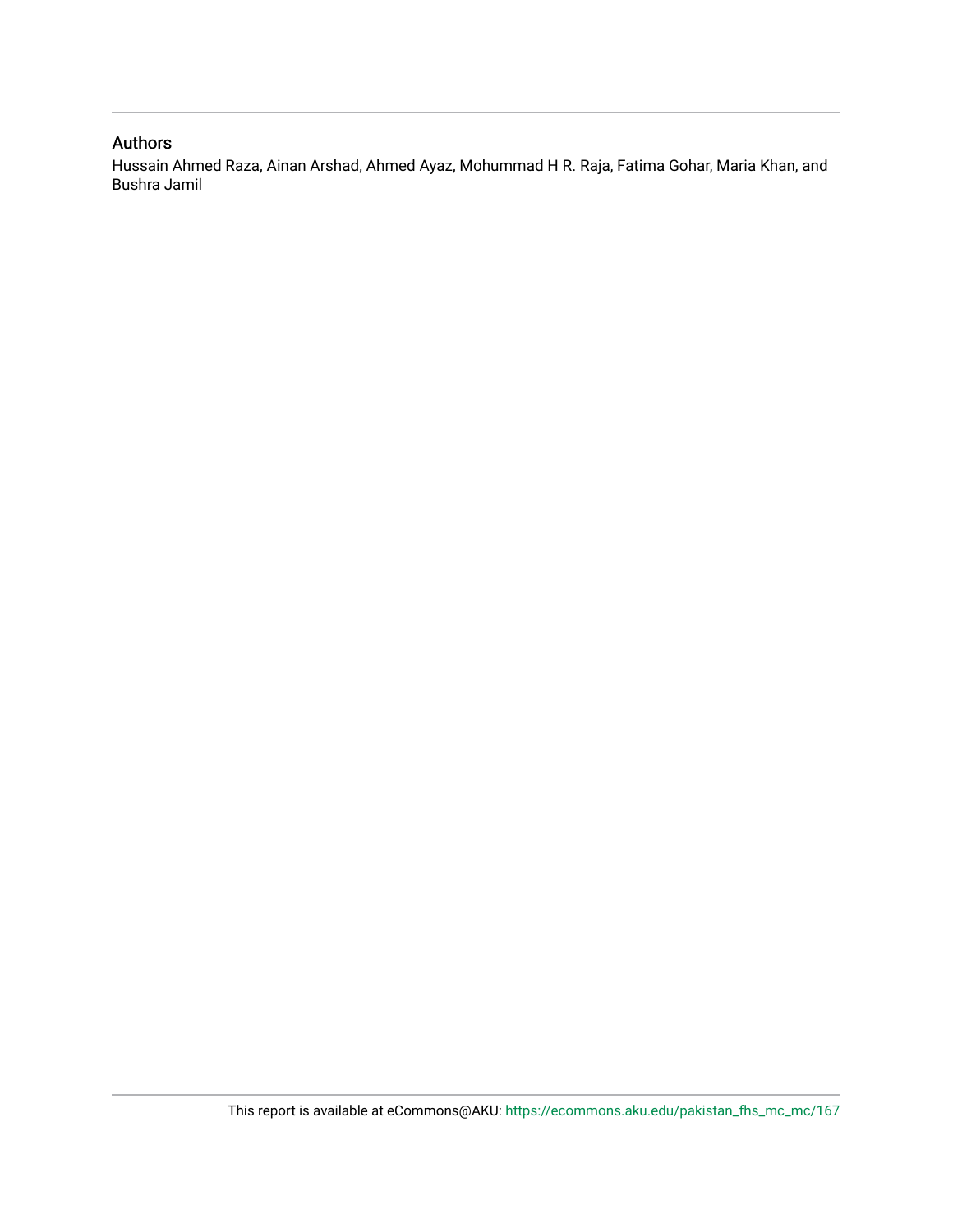#### **OPEN**

# Vasopressin in Conjunction With Norepinephrine in Septic Shock: A Retrospective Cohort Study From a Low Middle-Income Country

Hussain Ahmed Raza<sup>1</sup>; Ainan Arshad, MB BS, FCPS<sup>2</sup>; Ahmed Ayaz , MB BS<sup>1</sup>; Mohummad H. R. Raja<sup>1</sup>; Fatima Gauhar<sup>1</sup>; Maria Khan<sup>1</sup>; Bushra Jamil , MBBS, FRCP, FACP<sup>2</sup>

**Objectives:** Guidelines recommend use of norepinephrine as the firstline treatment for fluid-refractory septic shock and if septic shock persists vasopressin may be initiated. Since there are limited data from low middle-income countries with high disease burden of sepsis, we aimed to compare the outcomes of using vasopressin adjunct to norepinephrine in comparison with norepinephrine alone.

**Design:** Retrospective cohort study.

Setting: Aga Khan University Hospital, Karachi, Pakistan.

Patients: Six-hundred fifty-three patients diagnosed with septic shock from January 2019 to December 2019, with 498 given norepinephrine only and 155 given norepinephrine-vasopressin combination. Interventions: None.

Measurements and Main Results: Primary outcome was in-hospital mortality. Secondary outcomes were duration of vasopressor used, length of hospital stay, length of ICU stay, and days on ventilatory support. After adjustment by multivariable logistic regression, it was found that mortality was not significantly associated with the norepinephrine-vasopressin combination (adjusted odds ratio, 0.633 [95% CI, 0.370–1.081]). However, Sequential Organ Failure Assessment score at admission (1.100 [1.014–1.193]), lactate at admission (1.167 [1.109–1.227]), duration of vasopressor used (1.481 [1.316– 1.666]), and level of care (3.025 [1.682–5.441]) were found to be independently associated with the adjunct usage of norepinephrine and vasopressin.

**Conclusions:** The use of norepinephrine-vasopressin combination has remained debatable in literature. Our study showed that although

*Crit Care Expl* 2020; 2:e0274 **DOI: 10.1097/CCE.0000000000000274** there was no difference in mortality between the two groups, admission Sequential Organ Failure Assessment scores and admission lactate levels were found to be significantly higher in the norepinephrine-vasopressin group. Hence, physicians from Pakistan used the norepinephrine-vasopressin combination in resistant septic shock patients who were sicker to begin with. Furthermore, duration of vasopressor therapy and ICU admission were also significantly higher in the combination group. Considering the recent hyperinflation of vasopressors costs and that most healthcare expenditure for patients in Pakistan is out-of-pocket, this can consequently lead to unwarranted financial burden for patients and their families.

Key Words: mortality; norepinephrine; sepsis; septic shock; shock; vasopressin

**Exercise Septier Shock, and Septic Shock, is defined as a life-threatening** organ dysfunction caused by a dysregulated host response to infection (1). Septic shock, a subcategory of sepsis, is when there epsis, as per the Third International Consensus Definitions for Sepsis and Septic Shock, is defined as a life-threatening organ dysfunction caused by a dysregulated host response to are fundamental metabolic, cellular, and circulatory irregularities present which are significant enough to considerably increase mortality. Millions of people are affected by sepsis and septic shock every year, causing the death of at least one in four individuals (2, 3). Severe septic shock and sepsis are still critical causes of mortality and morbidity in present ICUs (4), and despite significant improvement in critical care approach, they are still identified as the cause of death in 30–50% of hospitalizations (5). Although data from low middle-income countries (LMICs) have historically been sparse, outcomes of sepsis have found to be disproportionately affected by location, with Rudd et al recently estimating that 84.8% of sepsis related deaths in 2017 occurred in LMICs (6).

In the event of progression of sepsis to septic shock, where the patient is unable to maintain a mean arterial pressure (MAP) of 65mm Hg or greater, despite fluid resuscitation, the use of vasopressors is recommended as per the International Guidelines for Management of Sepsis and Septic Shock (7). In case norepinephrine fails to raise the MAP adequately, vasopressin may be added to

<sup>&</sup>lt;sup>1</sup>Medical College, The Aga Khan University, Karachi, Pakistan.

<sup>2</sup>Department of Medicine, The Aga Khan University Hospital, Karachi, Pakistan. Copyright © 2020 The Authors. Published by Wolters Kluwer Health, Inc. on behalf of the Society of Critical Care Medicine. This is an open-access article distributed under the terms of the Creative Commons Attribution-Non Commercial-No Derivatives License 4.0 (CCBY-NC-ND), where it is permissible to download and share the work provided it is properly cited. The work cannot be changed in any way or used commercially without permission from the journal.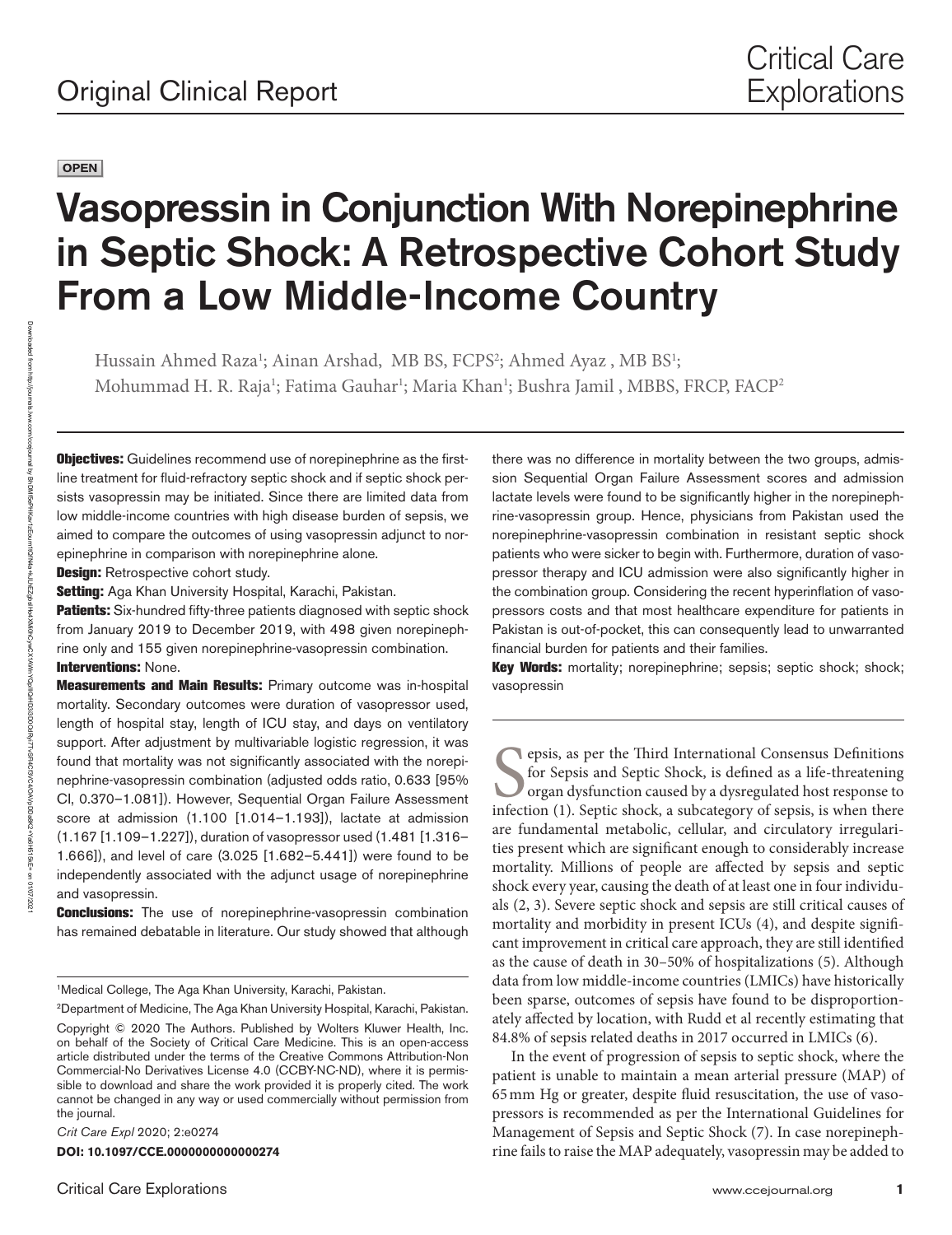the regimen due to "relative vasopressin deficiency" experienced within the first 36 hours of onset of septic shock (8, 9). Concomitant vasopressin administration has been seen to improve vascular tone, MAP, urine output, and creatinine clearance. Additionally, vasopressin acts as a catecholamine sparing agent, by effectively reducing the dosage of norepinephrine required. This may prevent the occurrence of some of the unwanted effects associated with high-dosage of norepinephrine, including but not limited to oxidative stress, myocyte injury, and detrimental exacerbation of sepsis-associated immunoparalysis (10).

In spite of this, the clinically utility of vasopressin in improving outcomes is somewhat unclear, with conflicting data from prior literature. Two randomized control trials have demonstrated no significant improvement in mortality following concomitant norepinephrine and vasopressin administration as compared to norepinephrine alone (11, 12). Yet, another study demonstrated increase in mortality when using vasopressin in addition with norepinephrine that norepinephrine alone (54.4% vs 20.3%;  $p < 0.001$ ) (13). Interestingly, within the Vasopressin in Septic Shock Trial (VASST) trial, it was found that vasopressin administration was beneficial for patients categorized with less severe septic shock and significantly reduced mortality when compared with only norepinephrine (26.5% vs 35.7%; *p* = 0.05) (11). Further to this, studies have also shown that although concomitant usage of vasopressin and norepinephrine may not have a mortality benefit, this regimen enables a target MAP of greater than 65mm Hg to be reached more quickly (14).

Pakistan has a high disease burden of sepsis, with limited data and research done in this field. Furthermore, a nationwide registry of sepsis does not exist. The need for locally sourced data regarding sepsis outcomes, especially from the context of a resource constrained setting of an LMIC, is paramount in allowing physicians in such areas to make sound evidence-based decisions. Especially since the clinical utility of adjunct vasopressin therapy continues to remain controversial and at the discretion of the attending physician. Further to this, the potential benefit of adding vasopressin to the regimen is especially important to elucidate within the context of an LMIC, since the majority of healthcare financing is through out-of-pocket expenditure, and as such, adding unnecessary drugs without a clear rationale may lead to undue financial burden to the patient and their family. Hence, the present study aims to assess the difference in outcomes between patients receiving norepinephrine and vasopressin, compared with norepinephrine alone, within the setting of an LMIC.

#### **MATERIALS AND METHODS**

#### **Study Design and Data Source**

This is a retrospective cohort study in which we assessed adult patients (>18 yr) diagnosed with septic shock from January 2019 till December 2019. This study was conducted at the Aga Khan University Hospital, which is a Quaternary Care Referral Center with 740 beds located in Karachi city. The Institutional Review Board at Aga Khan University, Karachi, permitted this study to be conducted.

For the retrospective chart review, two reviewers (authors F.G., M.K.) independently reviewed patient medical records to

determine their eligibility. **Figure 1** shows a flow diagram representing the patient selection process. Records of 1,220 patients who received vasopressors from January to December 2019 were screened in order to identify those patients who had fluidrefractory septic shock and were administered vasopressin and norepinephrine. The cases were defined by the *International Classification of Disease*, 9th Edition, Clinical Modification codes for sepsis (995.91), severe sepsis (995.92), or septic shock (785.52). This method provides a very specific cohort of sepsis; hence, it is a careful estimate of sepsis patients, as stated by modern literature (15).

A total of 567 studies were excluded by the following exclusion criteria: patients in whom vasopressors/inotropes were used for reasons other than septic shock; patients who received vasopressors other than norepinephrine and vasopressin, vasopressors used in operation theaters, pregnant mothers, burn injuries; patients who had a goal MAP of greater than or equal to 70 mm Hg; postcardiac surgery patients, transferred patients from other hospitals; and those patients who were discharged from the hospital on request or left against medical advice.

#### **Outcomes**

The main outcome we aimed to measure was in-hospital mortality. Secondary outcomes were duration of vasopressor used, length of hospital stay, length of ICU or special care unit (SCU) stay, duration of mechanical ventilation, and duration of ventilator free survival (**Table 1**). Medical ICUs are closed units, whereas SCUs are open units, both of which follow standardized care for sepsis management including for fluid therapy and antibiotic usage, as per sepsis guideline protocols. We also recorded baseline patient characteristics and hospitalization factors including Sequential Organ Failure Assessment (SOFA) scores and quick SOFA (qSOFA) scores (**Table 2**), as well as source of infection and etiology (**Table 3**).

#### **Statistical Analysis**

Data analysis was done using IBM SPSS Statistics for Windows, version 23 (IBM Corp., Armonk, NY) and Microsoft Excel 2016 (v16.0). We compared the patient characteristics and clinical outcomes of the group given norepinephrine only with norepinephrine and vasopressin. We performed this comparison using the chi-square test and Fisher exact test for categorical variables and Wilcoxon rank-sum test or Student *t* test for the continuous variables. Univariate and multivariable logistic regression were then performed. Variables with *p* value less than 0.25 on univariate analysis were included in the multivariable model. Any result with a *p* value of less than or equal to 0.05 was considered to be significant.

#### **RESULTS**

In the period between January 2019 and December 2019, there were 870 patients at the Aga Khan University Hospital who were diagnosed with septic shock and received vasopressors. After careful assessment of each file, 653 patients met the inclusion criteria and were studied in detail. Out of these 653 patients, the number of patients given norepinephrine only was 498 (76.3%), whereas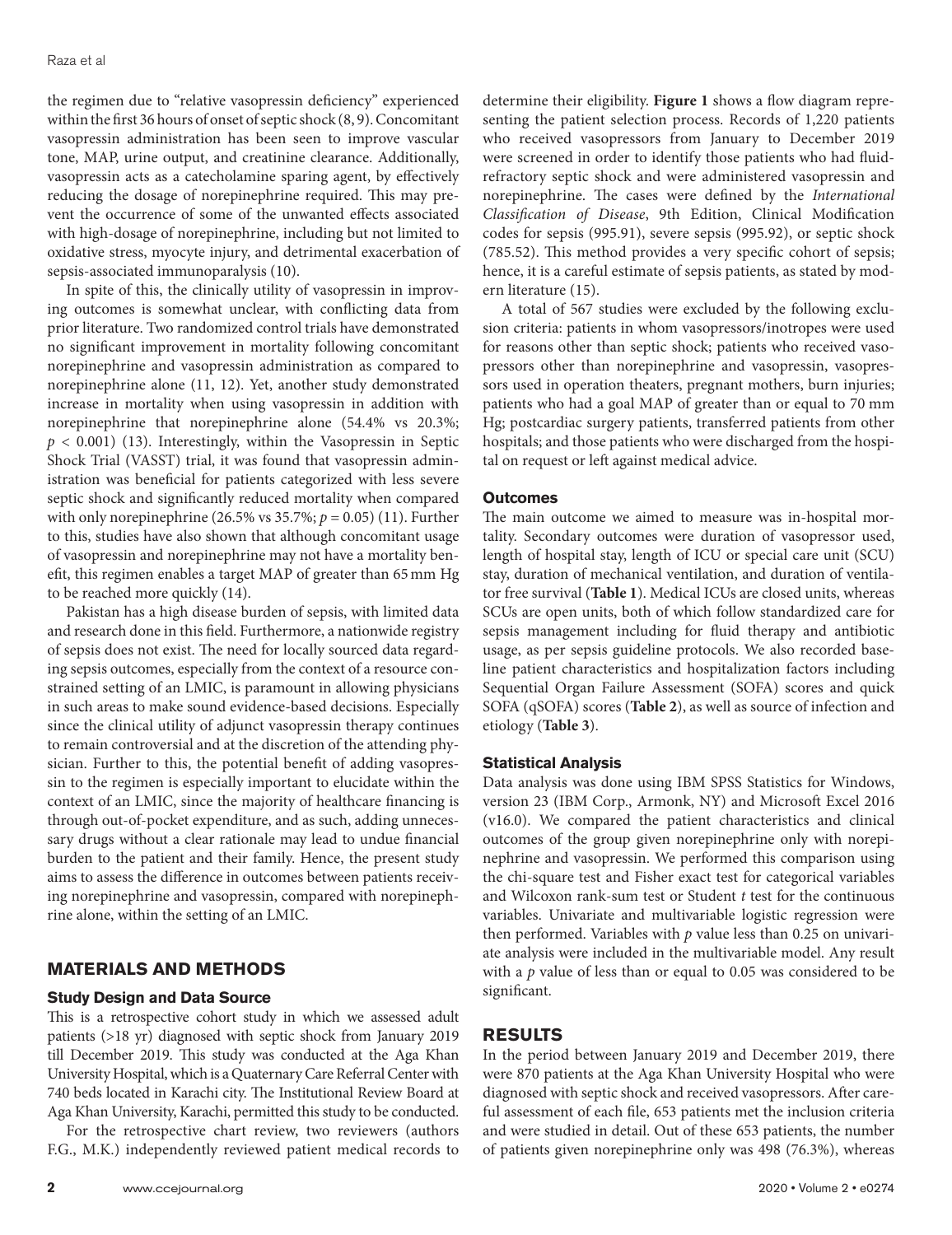

Figure 1. Patient selection flow diagram showing the screening process used to obtain records of only those patients diagnosed with septic shock who received norepinephrine or norepinephrine and vasopressin combination from January to December 2019. MAP = mean arterial pressure.

the number of patients given norepinephrine and vasopressin was 155 (23.7%).

The mean age of the patients was  $59.7 \pm 16.10$ , the total number of males was 376 (57.6%), whereas the total number of females was 277 (42.4%). The most common comorbid conditions were diabetes (49.0%), hypertension (45.2%), and ischemic heart disease (24.7%). Upon admission, patients who eventually received both norepinephrine and vasopressin had a significantly greater SOFA score ( $p = 0.000$ ), qSOFA score ( $p = 0.005$ ), and serum lactate  $(p = 0.000)$ . Furthermore, the level of care between the groups also significantly varied, with patient requiring adjunct vasopressin more likely to be admitted to the ICU in comparison with patients requiring just norepinephrine. The overall demographics, patient characteristics, and hospitalization factors are presented in Table 2.

## **TABLE 1. Patient Outcomes**

| <b>Outcomes</b>                                         | <b>Overall</b><br>$(n = 653)$<br>$n$ (%)/Mean $\pm$ sp | <b>Norepinephrine</b><br>Only $(n = 498)$<br>$n$ (%)/Mean $\pm$ sp | Norepinephrine and<br>Vasopressin ( $n = 155$ )<br>$n$ (%)/Mean $\pm$ sp | $\boldsymbol{p}$ |
|---------------------------------------------------------|--------------------------------------------------------|--------------------------------------------------------------------|--------------------------------------------------------------------------|------------------|
| Mortality, $n$ (%)                                      | 312 (47.8)                                             | 226(45.4)                                                          | 86 (55.5)                                                                | 0.028            |
| Length of hospital stay (d), mean $\pm$ sp              | $8.0 \pm 6.20$                                         | $8.2 \pm 6.21$                                                     | $7.4 \pm 6.15$                                                           | 0.205            |
| ICU/special care unit length of stay (d), mean $\pm$ sp | $6.1 \pm 4.59$                                         | $6.2 \pm 4.54$                                                     | $5.8 \pm 4.76$                                                           | 0.441            |
| Duration on ventilator (d), mean $\pm$ sp               | $5.0 \pm 4.08$                                         | $5.0 \pm 3.93$                                                     | $4.8 \pm 4.53$                                                           | 0.688            |
| Duration off ventilator (d), mean $\pm$ sp              | $3.0 \pm 3.98$                                         | $3.2 \pm 4.18$                                                     | $2.5 \pm 3.21$                                                           | 0.071            |
| Duration of vasopressor use (d), mean $\pm$ sp          | $2.4 \pm 1.61$                                         | $2.2 \pm 1.44$                                                     | $3.2 \pm 1.90$                                                           | 0.000            |

Boldface values indicate statistically significant (*p* value ≤0.05) upon analysis.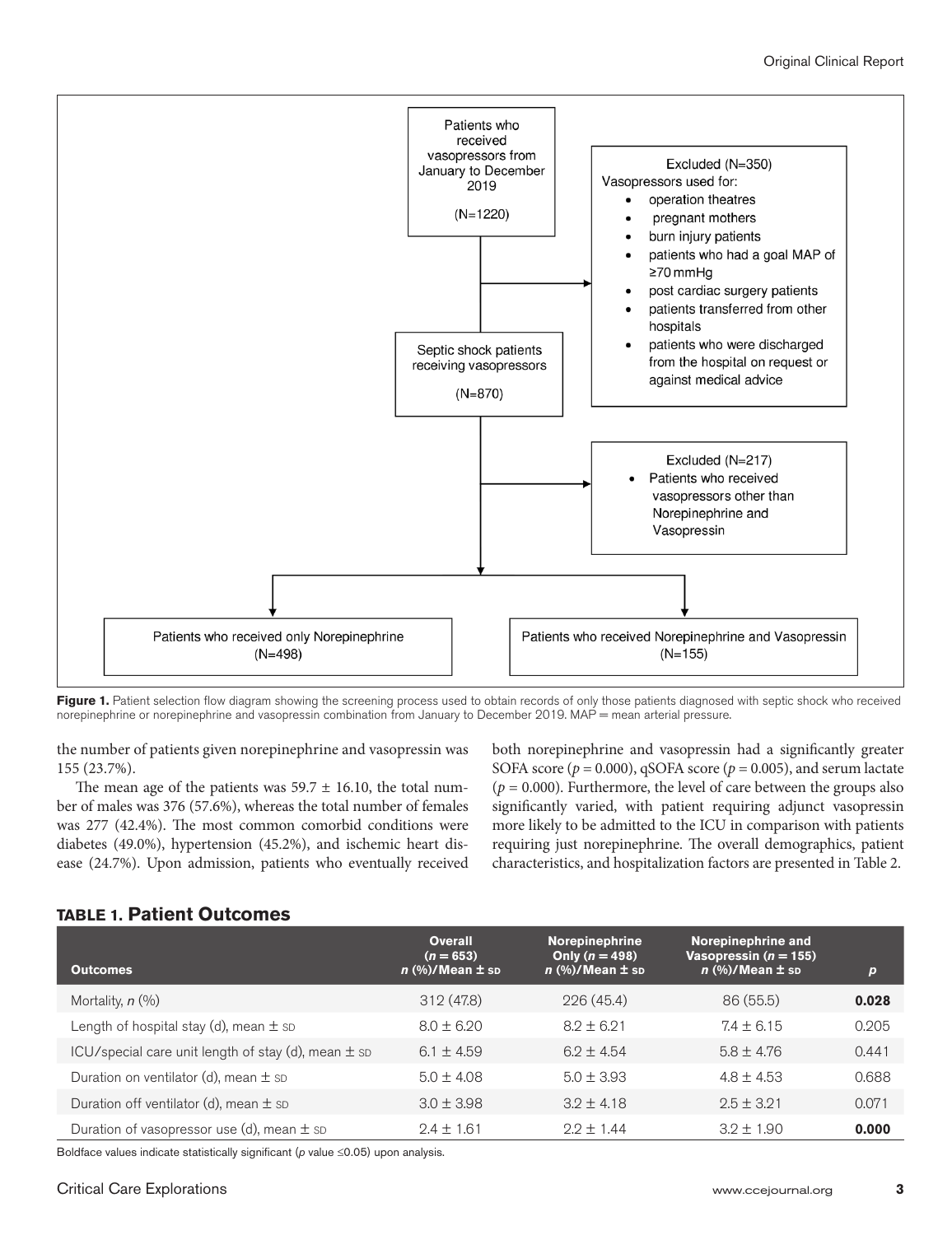# **TABLE 2. Patients Characteristics and Hospitalization Factors**

| <b>Variables</b>                          | <b>Overall</b><br>$(n = 653)$ | Norepinephrine<br>Only $(n = 498)$ | Norepinephrine<br>and Vasopressin<br>$(n = 155)$ | $\boldsymbol{p}$ |
|-------------------------------------------|-------------------------------|------------------------------------|--------------------------------------------------|------------------|
| Mean age (yr), mean $\pm$ sp              | $59.7 \pm 16.10$              | $60.9 \pm 15.86$                   | $55.9 \pm 16.33$                                 | 0.001            |
| Gender, $n$ $(\%)$                        |                               |                                    |                                                  |                  |
| Male                                      | 376 (57.6)                    | 284 (57.0)                         | 92(59.4)                                         | 0.609            |
| Female                                    | 277 (42.4)                    | 214 (43.0)                         | 63 (40.6)                                        |                  |
| Comorbid conditions, $n$ (%)              |                               |                                    |                                                  |                  |
| <b>Diabetes</b>                           | 320 (49.0)                    | 247 (49.6)                         | 73 (47.1)                                        | 0.586            |
| Hypertension                              | 295 (45.2)                    | 224(45.0)                          | 71(45.8)                                         | 0.857            |
| Ischemic heart disease                    | 161 (24.7)                    | 125(25.1)                          | 36 (23.2)                                        | 0.636            |
| Chronic kidney disease                    | 153 (23.4)                    | 112 (22.5)                         | 41 (26.5)                                        | 0.309            |
| Malignancy                                | 69 (10.6)                     | 51(10.2)                           | 18(11.6)                                         | 0.628            |
| Charlson Comorbidity Index, mean $\pm$ sp | $3.9 \pm 2.56$                | $4.0 \pm 2.56$                     | $3.7 \pm 2.56$                                   | 0.246            |
| Hospitalization factors, mean $\pm$ sp    |                               |                                    |                                                  |                  |
| SOFA score at admission                   | $5.3 \pm 3.35$                | $5.0 \pm 3.21$                     | $6.3 \pm 3.60$                                   | 0.000            |
| Quick SOFA score at admission             | $1.5 \pm 1.03$                | $1.5 \pm 1.04$                     | $1.7 \pm 0.97$                                   | 0.005            |
| Lactate at admission (mmol/L)             | $4.3 \pm 3.80$                | $3.7 \pm 3.28$                     | $6.1 \pm 4.69$                                   | 0.000            |
| Serum creatinine at admission (mg/dL)     | $3.0 \pm 2.86$                | $3.0 \pm 3.07$                     | $3.0 \pm 2.08$                                   | 0.775            |
| Hemoglobin at admission (g/dL)            | $10.7 \pm 2.52$               | $10.6 \pm 2.41$                    | $10.9 \pm 2.85$                                  | 0.350            |
| Level of care, $n$ $(\%)$                 |                               |                                    |                                                  |                  |
| Patients in ICU care                      | 497 (76.1)                    | 359 (72.1)                         | 138 (89.0)                                       | 0.000            |
| Patient in special care unit care         | 156 (23.9)                    | 139 (27.9)                         | 17(11.0)                                         |                  |

SOFA = Sequential Organ Failure Assessment.

Boldface values indicate statistically significant (*p* value ≤0.05) upon analysis.

The most common source of infection was unspecified (43.6%) followed by respiratory tract (24.7%) and urinary (14.5%). The majority of patients (58.7%) in septic shock did not have any positive site-specific or blood cultures. Additionally, there was a significant difference in the culture reports between the two groups  $(p = 0.040)$ . Patients who received norepinephrine alone had a significantly higher proportion of culture negative reports (60.6% vs 52.8%), whereas patients who received both vasopressors had a significantly greater proportion of polymicrobial culture reports (13.8% vs 8.6%). Detailed microbiological characteristics are presented in Table 3.

The overall mortality for the patients was 312 (47.8%), with significantly increased mortality in the group given both norepinephrine and vasopressin (55.5% vs 45.4%) ( $p = 0.028$ ). Additionally, patients given both norepinephrine and vasopressin were on vasopressor therapy for a longer period of time  $(3.2 \text{ vs } 2.2 \text{ d})$  ( $p =$ 0.000). Hospital outcomes of both groups are reported in Table 1. After performing univariate and multivariable logistic regression, while adjusting for potential confounders, including age, gender, Charlson Comorbidity Index, and other admission variables, it revealed that mortality was not significantly associated to the norepinephrine-vasopressin group (adjusted odds ratio [aOR],

0.633 [95% CI, 0.370–1.081]). However, SOFA score at admission (aOR, 1.100 [95% CI, 1.014–1.193]), lactate at admission (1.167 [1.109–1.227]), duration of vasopressor use (1.481 [1.316–1.666]), and level of care (3.025 [1.682–5.441]) were found to be independently associated with the adjunct usage of norepinephrine and vasopressin. These findings are presented in **Table 4**.

#### **DISCUSSION**

There is a lack of high-quality data on septic shock and vasopressors from LMICs, and to our knowledge, this is the first study in a resource-constrained setting of an LMIC that has compared the use of vasopressin in adjunct to norepinephrine versus the use of norepinephrine alone for the treatment of septic shock. Our study demonstrated that initially it appeared patients receiving both norepinephrine and vasopressin had statistically significant higher rates of mortality than those who received norepinephrine alone. However, once confounding factors were adjusted for, there was no longer a significant difference between mortality in the two groups, indicating that the mortality in the dual therapy group was likely due to the higher admission lactate and admission SOFA scores, rather than the vasopressor combination itself. This result is largely in line with results from the VASST,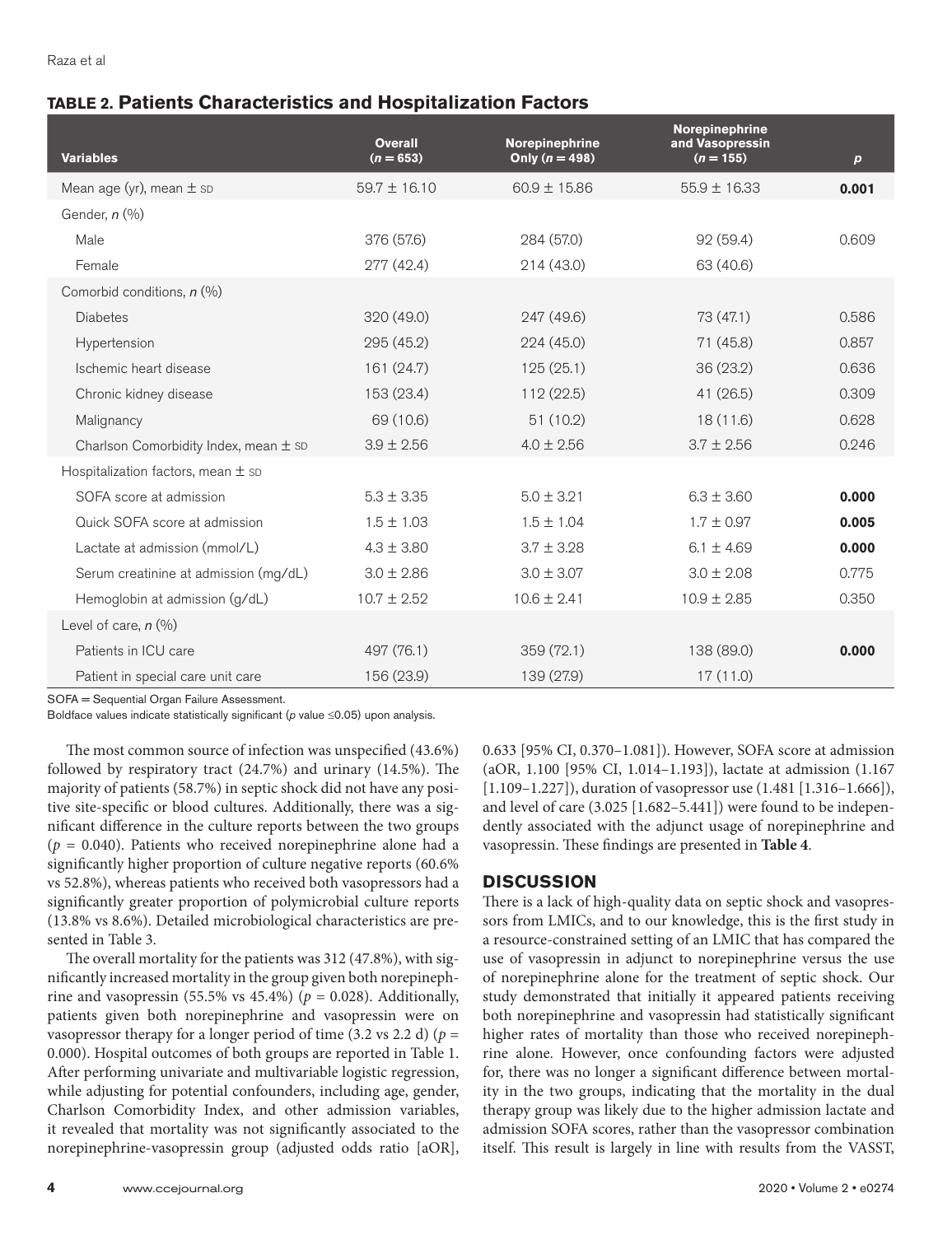# **TABLE 3. Source of Infection and Etiology**

| <b>Characteristics</b>                                   | <b>Overall</b><br>$(n = 653)$ ,<br>$n$ (%) | Norepinephrine<br>Only $(n = 498)$ ,<br>$n$ (%) | Norepinephrine and<br>Vasopressin ( $n = 155$ ),<br>$n$ (%) | $\boldsymbol{p}$ |
|----------------------------------------------------------|--------------------------------------------|-------------------------------------------------|-------------------------------------------------------------|------------------|
| Source of infection                                      |                                            |                                                 |                                                             |                  |
| Respiratory                                              | 161 (24.7)                                 | 117 (23.5)                                      | 44 (28.4)                                                   | 0.702            |
| Urinary                                                  | 95 (14.5)                                  | 78 (15.7)                                       | 17(11.0)                                                    |                  |
| Central Line Associated<br><b>Blood Stream Infection</b> | 14(2.1)                                    | 11(2.2)                                         | 3(1.9)                                                      |                  |
| Cardiac                                                  | 7(1.1)                                     | 5(1.0)                                          | 2(1.3)                                                      |                  |
| <b>CNS</b>                                               | 9(1.4)                                     | 7(1.4)                                          | 2(1.3)                                                      |                  |
| Skin/soft tissue                                         | 40(6.1)                                    | 32(6.4)                                         | 8(5.2)                                                      |                  |
| Gastrointestinal                                         | 42(6.4)                                    | 29(5.8)                                         | 13(8.4)                                                     |                  |
| Unspecified                                              | 285 (43.6)                                 | 219(44.0)                                       | 66 (42.6)                                                   |                  |
| <b>Culture Etiology</b>                                  | <b>Overall</b><br>$(n = 496)$              | Norepinephrine<br>Only $(n = 373)$              | Norepinephrine<br>and Vasopressin<br>$(n = 123)$            | $\boldsymbol{p}$ |
| Culture results                                          |                                            |                                                 |                                                             |                  |
| Culture negative                                         | 291 (58.7)                                 | 226 (60.6)                                      | 65 (52.8)                                                   | 0.040            |
| Polymicrobial                                            | 49 (9.9)                                   | 32(8.6)                                         | 17(13.8)                                                    |                  |
| Gram positive                                            | 34 (6.9)                                   | 22(5.9)                                         | 12(9.8)                                                     |                  |
| Gram negative                                            | 97 (19.6)                                  | 78 (20.9)                                       | 19(15.4)                                                    |                  |
| Fungi                                                    | 25(5.0)                                    | 15(4.0)                                         | 10(8.1)                                                     |                  |

Boldface value indicates statistically significant (*p* value ≤0.05) upon analysis.

a multicenter, double-blind, randomized control trial published in 2008, which reported that the administration of vasopressin at 0.03 U/min 12 hours after the initiation of norepinephrine therapy did not significantly alter the 28-day and 90-day mortality rates, when compared with norepinephrine alone (11). The results of the vasopressin versus norepinephrine as Initial Therapy in Septic Shock (VANISH) trial conducted in 2016 also stated there was no difference in mortality between patients given norepinephrine versus vasopressin (12). In fact, in a recent meta-analysis which assessed mortality rates in 17 clinical trials which were comparing vasopressin in combination with catecholamine vasopressors with catecholamines alone, it was concluded that although mortality appeared to be lower in the dual therapy group, upon sensitivity analysis it was no longer significant (16). Yet interestingly, in the VASST trial, it was noted that vasopressin administration significantly improved 28-day and 90-day survival rates in the subset of patients with less severe septic shock (patients who were receiving norepinephrine at an infusion rate of < 15 μg/min) (11). This finding is somewhat contradictory to current guidelines and practices which suggest that adjunct use of vasopressin, in addition to norepinephrine, is only recommended when the patient is unable to maintain a MAP above 65mm Hg with the use of norepinephrine alone, implying that vasopressin is essentially reserved as a second-line drug to be used in patients with severe septic shock (7). The results of our study reflect the practice of current guidelines,

as patients receiving both drugs were clearly sicker from the onset, as they had significantly higher admission lactate levels and higher admission SOFA scores, which are well-established prognostic indicators in septic shock management.

To date, there have been few studies that have shown negative clinical outcomes associated with the use of vasopressin along with norepinephrine. In 2007, Micek et al (13) demonstrated increased 28-day mortality with the adjunct use of vasopressin with norepinephrine, in conditions of refractory septic shock (54.4% in vasopressin group vs. 20.3% in norepinephrine group, *p* < 0.001), concluding that the negative effects caused by the mechanism of action of vasopressin led to the increased mortality. In a propensity matched retrospective cohort study, Russell et al (17) found that in the same hospital where the VASST trial was conducted, a similar condition was found in the pre-VASST trial cohort study conducted at St. Paul's Hospital (SPH1) (28-d mortality: 60.8% in vasopressin group vs  $46.2\%$  in norepinephrine group;  $p = 0.009$ ). However, in the post-VASST trial cohort study conducted at St. Paul's Hospital (SPH2), the in-hospital mortality between the two groups became statistically insignificant (28-d mortality: 31.2% in vasopressin group vs 26.9% in norepinephrine group;  $p = 0.518$ ). A key factor to be noted is that the day 1 dose of vasopressin administered by physicians between the two periods was significantly different (0.036 U/min (SPH1) vs 0.032 U/min (SPH2); *p* = 0.001). The decrease in dosage associated with post-VASST period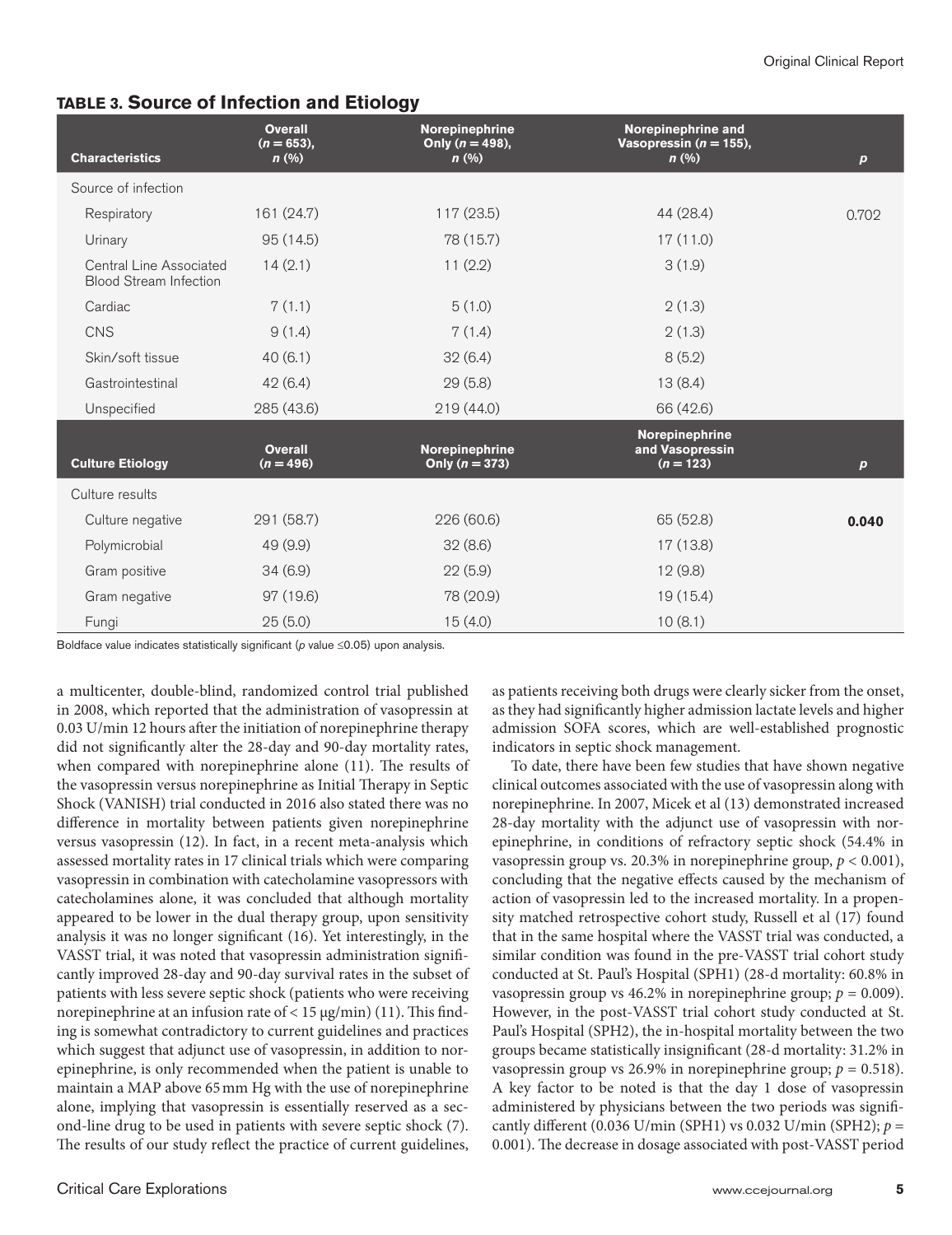# **TABLE 4. Univariate and Multivariable Logistic Regression**

|                                       | <b>Norepinephrine and Vasopressin</b> |                  |                                   |                  |
|---------------------------------------|---------------------------------------|------------------|-----------------------------------|------------------|
| <b>Variables</b>                      | Crude OR (95% CI)                     | $\boldsymbol{p}$ | Adjusted OR (95% CI) <sup>a</sup> | $\boldsymbol{p}$ |
| Age                                   | $0.981(0.971 - 0.992)$                | 0.001            | $0.985(0.971 - 0.999)$            | 0.043            |
| Gender                                |                                       |                  |                                   |                  |
| Male                                  | 1.100 (0.763-1.587)                   | 0.609            |                                   |                  |
| Female                                | Reference                             |                  |                                   |                  |
| <b>Diabetes</b>                       | $0.905(0.631 - 1.298)$                | 0.586            |                                   |                  |
| Hypertension                          | 1.034 (0.720-1.485)                   | 0.857            |                                   |                  |
| Ischemic heart disease                | $0.903(0.591 - 1.380)$                | 0.636            |                                   |                  |
| Chronic kidney disease                | 1.240 (0.819-1.876)                   | 0.310            |                                   |                  |
| Malignancy                            | 1.152 (0.651-2.037)                   | 0.628            |                                   |                  |
| Charlson Comorbidity Index            | $0.958(0.892 - 1.030)$                | 0.246            | $0.977(0.890 - 1.072)$            | 0.618            |
| Hemoglobin at admission (g/dL)        | $1.038(0.967 - 1.114)$                | 0.307            |                                   |                  |
| Serum creatinine at admission (mg/dL) | $0.991(0.929 - 1.056)$                | 0.774            |                                   |                  |
| SOFA score at admission               | $1.125(1.066 - 1.188)$                | < 0.001          | $1.100(1.014 - 1.193)$            | 0.022            |
| Quick SOFA score at admission         | 1.278 (1.070-1.525)                   | 0.007            | 1.134 (0.868-1.483)               | 0.357            |
| Lactate at admission (mmol/L)         | 1.159 (1.108-1.212)                   | < 0.001          | 1.167 (1.109-1.227)               | < 0.001          |
| Duration on ventilator (s)            | $0.991(0.947 - 1.036)$                | 0.688            |                                   |                  |
| Duration of vasopressor use (s)       | 1.403 (1.259-1.564)                   | < 0.001          | 1.481 (1.316-1.666)               | < 0.001          |
| Level of care                         |                                       |                  |                                   |                  |
| Patients in ICU care                  | $3.143(1.831 - 5.396)$                | < 0.001          | $3.025(1.682 - 5.441)$            | < 0.001          |
| Patients in Special Care Unit care    | Reference                             |                  |                                   |                  |
| Mortality                             | 1.500 (1.044-2.156)                   | 0.028            | $0.633(0.370 - 1.081)$            | 0.094            |

OR = odds ratio, SOFA = Sequential Organ Failure Assessment.

<sup>a</sup>Adjusted for variables with  $p < 0.25$  on univariate analysis.

Boldface values indicate statistically significant (*p* value ≤0.05) upon analysis.

appears to have reduced the mortality in the vasopressin group. In conjunction with this, literature has reported that higher doses of vasopressin are associated with several adverse outcomes, including ischemic complications of the heart, gut, and renal systems (18).

The serum lactate level is a key biomarker to predict mortality and prognostic outcome in patients with septic shock. Current guidelines suggest initiating and monitoring resuscitation therapy in such a manner so as to normalize raised lactate levels, with elevated lactate levels being an indicator of tissue hypoperfusion (7). Lower lactate levels with greater lactate clearance have consistently been associated with improved outcomes and lower mortality (19–21). In fact, a recent study by Liu et al (22) found lactate to be an independent predictor for mortality in septic patients. This has been substantiated by our study's results, which demonstrated that higher mortality was not due to the vasopressor combination itself but rather due to the higher admission lactate level which was independently associated to the norepinephrine-vasopressin group. This once again demonstrates that physicians continue to reserve the use of dual therapy in patients who are significantly sicker. However, a post hoc analysis of the VASST trial found that vasopressin administration had a significant mortality benefit for lower serum lactate concentration (< 2 mmol/L) rather than higher lactate levels above 2 mmol/L (23). These findings were corroborated by Sacha et al (24) with a reduced lactate levels independently associated with a greater chance of an adequate hemodynamic response to vasopressin and norepinephrine therapy. To potentially explain this phenomenon, Severson et al (25) showed that administration of vasopressin was associated with rising serum lactate levels during therapy. As such adjunct vasopressin therapy may have the potential to elevate the serum lactate levels further despite our findings suggesting that vasopressin administration in conjunct to norepinephrine was not associated to increased mortality. These studies demonstrate findings that are largely in contradiction to the currently accepted practices, where vasopressin is reserved for substantially sicker patients. Although both groups in the present study had mean lactate levels at admission well above the cut off value of 2 mmol/L which was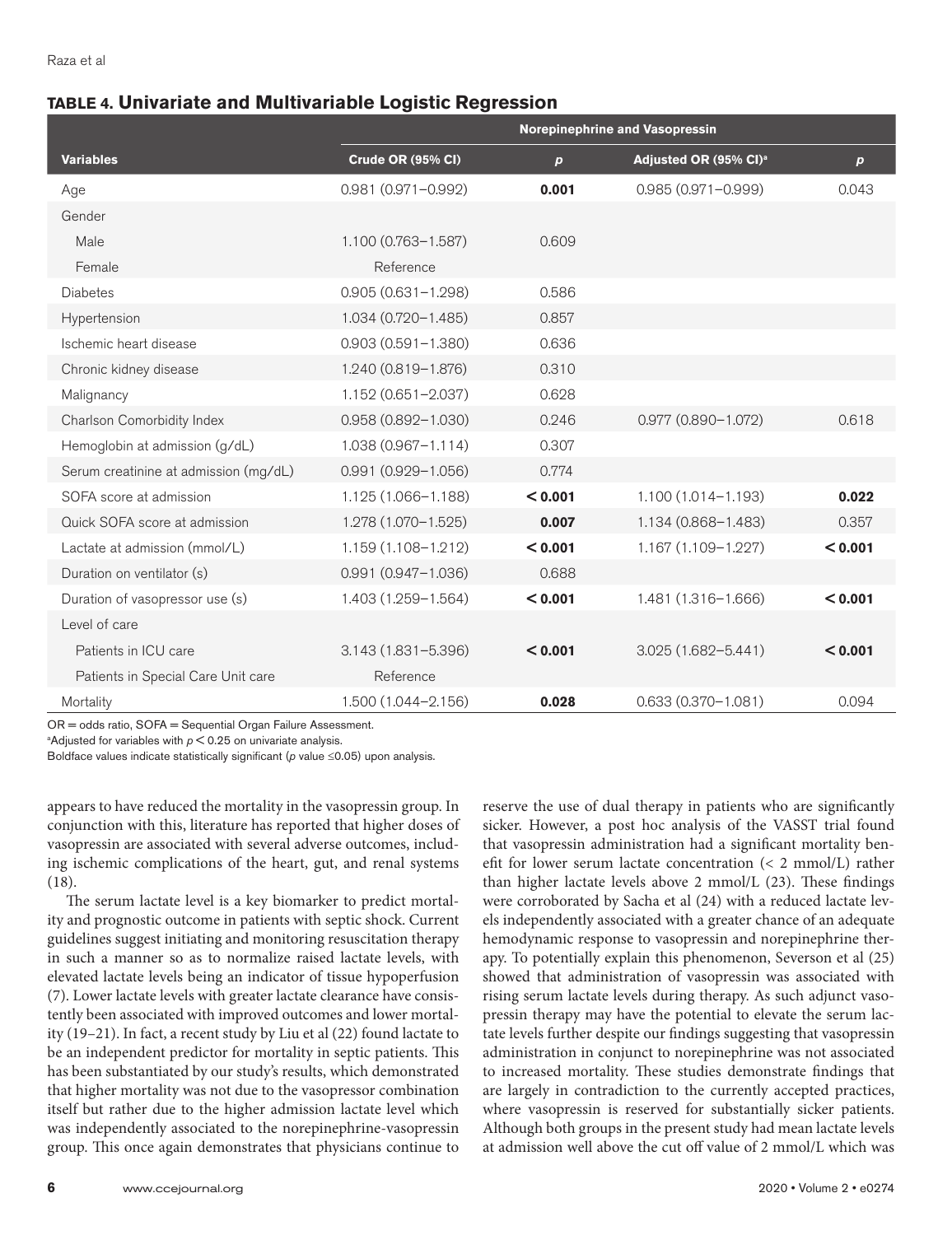used in these previous studies, our results support the notion that increased lactate levels are associated to vasopressin-norepinephrine usage. The question remains, however as to what lactate level is appropriate to begin adjunct vasopressin therapy, for which further large-scale studies are needed.

Additionally, in our study, a higher SOFA score at admission was independently associated to patients in the norepinephrinevasopressin group compared with the norepinephrine group. The SOFA score, originally designed to predict ICU mortality, measures organ dysfunction in six organ systems and is a key predictor of mortality in patients with septic shock. Jones et al (26) showed that SOFA scores can be used to predict mortality with fairly good accuracy in patients with severe sepsis at the time of presentation in the emergency department. This was reflected in our study since the mortality in the combination group was not significant upon adjustment, indicating that the higher SOFA scores of the combination group patients caused the patients to be more critical to begin with. However, a study conducted by Hammond et al (14) did show a contrasting finding that there was no significant difference in median SOFA scores between norepinephrine alone versus vasopressin and norepinephrine. Nonetheless, SOFA score has been shown to have strong discriminative power, similar to lactate, for predicting 30-day mortality as shown by a recent study of sepsis patients (22). This once again reflects in physician attitudes practicing within an LMIC, suggesting that they are more likely to start dual therapy in case of higher SOFA scores and continue to use it along with lactate as an important prognostic indicator in predicting mortality in septic patients.

Following logistic regression, our study also found that longer duration of vasopressor therapy and ICU admission were independently associated to the norepinephrine-vasopressin combination group. This is most likely a manifestation of severity of sepsis and use of combination therapy for sicker patients who were not responding to norepinephrine alone. Patients in the combination group were undoubtedly found to be more critical upon admission, with higher lactate and SOFA scores, leading to their protracted course of illness and hence needing longer duration of therapy and more ICU admission. Although appropriate recognition and management of septic shock is vital to prevent unwarranted mortality, economic restraints and costs for sepsis treatment cannot be ignored especially in LMICs such as Pakistan. Globally, sepsis is widely regarded as one of the most expensive conditions to treat. Although data for LMICs have historically been sparse, it would be unfair to underestimate that the impact of healthcare costs in LMICs. Within a high-income country like the United States, the treatment and subsequent management of sepsis is estimated to have an annual cost of approximately \$20 billion (27). Sepsis treatment costs at a LMIC like Indonesia, varied between \$1,011 and \$1,406 per patient, with the national burden estimated to be \$130 million per 100,000 sepsis patients (28). This is particularly troubling since Pakistan, which has a similar population to Indonesia, has an entire healthcare budget of approximately only \$150 million for the fiscal year 2020–2021 (29). To add to this financial crisis, in the recent years, hyperinflation of vasopressor drugs has drastically occurred, with vasopressin cost in particular increasing by 60-fold in 2017 than it did in 2015 as shown by a study (30). Although healthcare costs in the United States are covered mostly by medical insurance, in majority of LMICs like Pakistan, very minimal percentage of the population has access to any form of health insurance that covers medicine costs. Thus, it is evident that most healthcare financing in Pakistan is out-of-pocket, with 70% of healthcare costs being covered by this method (31). High costs severely restrict access to ICU care in LMICs, especially for the majority of the population in Pakistan who are socioeconomically deprived and uninsured. In fact, many patients in Pakistan who cannot afford healthcare costs, especially in private hospitals, often leave the hospital against medical advice. The longer duration of vasopressor treatment and ICU admission, along with the mammoth out-of-pocket healthcare costs for treatment, will cause patients and their families in LMICs like Pakistan to experience significant unwarranted financial burden. This may further limit access to vital healthcare and treatment in Pakistan and consequently leads to unfortunate outcomes for septic shock patients, due to the lack of affordability. Therefore, further large-scale studies, particularly in LMICs, are required which advocates for the clinical benefit of using vasopressin and norepinephrine, so that both patients and physicians alike are assured that the high costs for vasopressor treatment are justified.

One of the limitations of this study is that being a retrospective study, the results may have been influenced by unmeasured residual confounding factors. Furthermore, the present study is a single-center study, inevitably leading to a smaller sample size as compared to multicenter studies. In the given study, the SOFA, qSOFA, and serum lactate levels were recorded upon admission and were not charted during the hospital admission. To gain a better understanding, further prospective studies are required where these variables are monitored in conjunction with administration of vasopressors. Further to this, due to the retrospective nature of the study, the initiation timings and dosage of vasopressors could not be accurately determined from our medical records, and hence these factors were not included in the study. Prior literature has shown that the timing of the dose of vasopressin may also be critical in eliciting a positive response. In fact, Lauzier et al (32) recently demonstrated that vasopressin administration was not able to raise and maintain the MAP above 70mm Hg for most patients, in the early phases of hyperdynamic septic shock. The VANISH trial also found that higher doses of vasopressin (up to 0.06 U/min), administered within 6 hours of the patient entering septic shock had no effect on mortality (12). Therefore, further large-scale studies specifically deducing whether the timing of vasopressor administration significantly affects outcomes within an LMIC are warranted. Finally, another limitation lies in identifying septic shock by using MAP. Even though MAP is used routinely in clinical practice, other clinical variables are also used for the diagnosis of shock. Furthermore, a MAP of below 65mm Hg does not always mean under perfusion of organs and cellular injury (33). Nevertheless, ICUs continue to use MAP as an indicator of septic shock, and since it is easily accessible, it remains as an ideal marker for future studies similar to ours. Despite these limitations, this study presents important results that are of clinical relevance, especially considering that this is the first study of its kind conducted in a LMIC, which has significantly different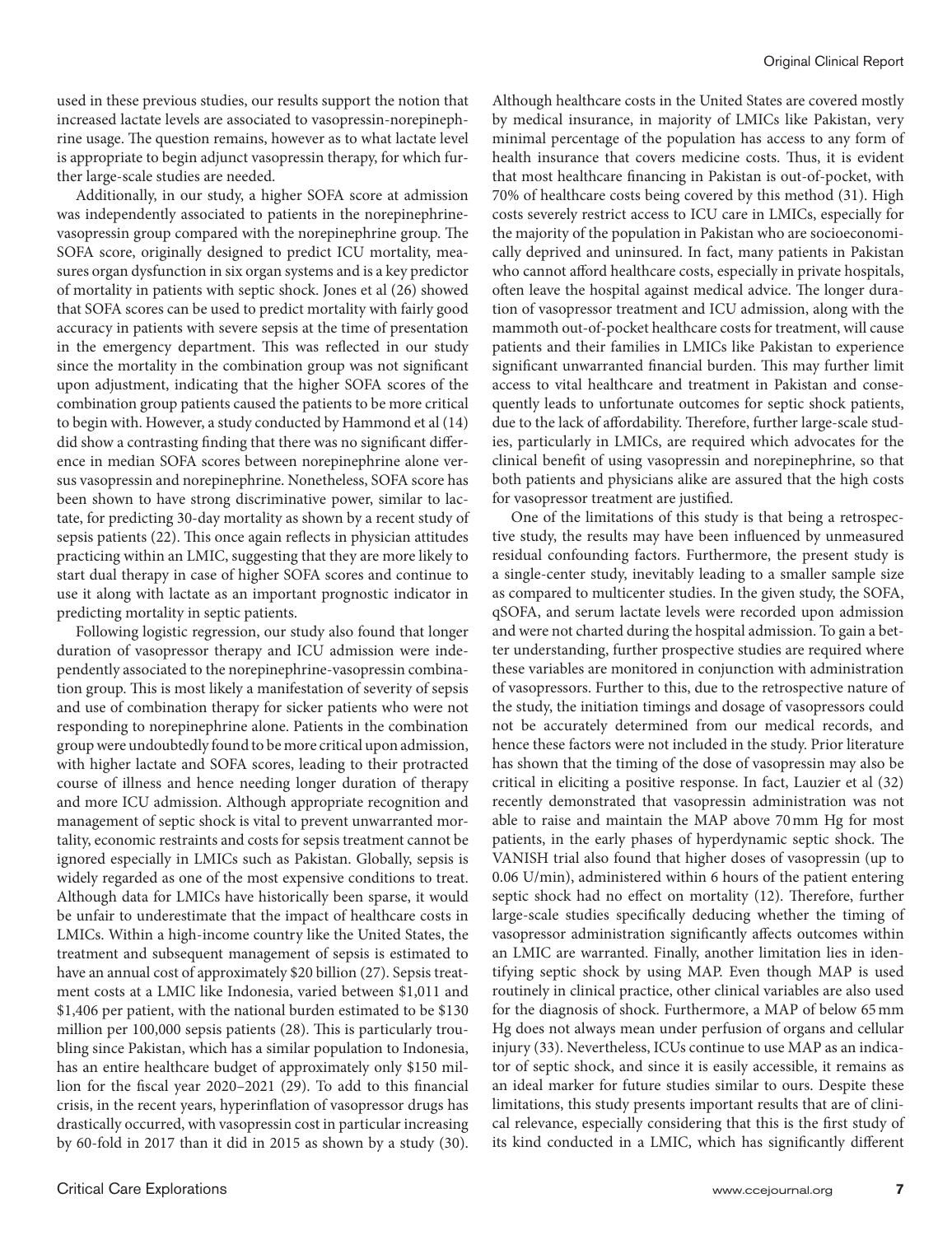socioeconomic demographic conditions. Furthermore, this article advocates that the vasopressin should be used with caution, especially considering the fact that there is reported potential overuse of vasopressin among physicians in the United States (34).

#### **CONCLUSIONS**

The benefit of the use of Vasopressin in adjunct to Norepinephrine has remained debatable in scientific literature, with a lack of data from LMICs. Our study showed that although there was no difference in mortality between the two groups, admission SOFA scores and admission lactate levels were found to be significantly higher in the norepinephrine-vasopressin combination group. Hence, physicians from Pakistan used the combination therapy in resistant septic shock patients who were sicker to begin with. Furthermore, duration of vasopressor therapy and ICU admission was also significantly higher in the norepinephrinevasopressin group. Considering the recent hyperinflation of vasopressors costs and that most healthcare expenditure for patients in Pakistan is out-of-pocket, this can consequently lead to unwarranted financial burden for patients and their families. Therefore, future studies, especially from LMICs, are needed to justify the usage of vasopressin and norepinephrine for the treatment of septic shock.

#### **ACKNOWLEDGMENTS**

We would like to acknowledge Russell Seth Martins for his statistical assistance with this project and Dr. Minahil Khakwani for proofreading this article.

This study was conducted at The Aga Khan University Hospital, Karachi, Pakistan.

The authors have disclosed that they do not have any conflicts of interest. For information regarding this article, E-mail: [bushra.jamil@aku.edu](mailto:bushra.jamil@aku.edu)

#### **REFERENCES**

- 1. Singer M, Deutschman CS, Seymour CW, et al: The third international consensus definitions for sepsis and septic shock (sepsis-3). *JAMA* 2016; 315:801–810
- 2. Angus DC, Linde-Zwirble WT, Lidicker J, et al: Epidemiology of severe sepsis in the United States: Analysis of incidence, outcome, and associated costs of care. *Crit Care Med* 2001; 29:1303–1310
- 3. Martin GS, Mannino DM, Eaton S, et al: The epidemiology of sepsis in the United States from 1979 through 2000. *N Engl J Med* 2003; 348:1546–1554
- 4. Gaieski DF, Edwards JM, Kallan MJ, et al: Benchmarking the incidence and mortality of severe sepsis in the United States. *Crit Care Med* 2013; 41:1167–1174
- 5. Rhee C, Jones TM, Hamad Y, et al; Centers for Disease Control and Prevention (CDC) Prevention Epicenters Program: Prevalence, underlying causes, and preventability of sepsis-associated mortality in US acute care hospitals. *JAMA Netw Open* 2019; 2:e187571
- 6. Rudd KE, Johnson SC, Agesa KM, et al: Global, regional, and national sepsis incidence and mortality, 1990–2017: Analysis for the Global Burden of Disease Study. *Lancet* 2020; 395:200–211
- 7. Rhodes A, Evans LE, Alhazzani W, et al: Surviving sepsis campaign: International guidelines for management of sepsis and septic shock: 2016. *Intensive Care Med* 2017; 43:304–377
- 8. Landry DW, Levin HR, Gallant EM, et al: Vasopressin deficiency contributes to the vasodilation of septic shock. *Circulation* 1997; 95:1122–1125
- 9. Sharshar T, Blanchard A, Paillard M, et al: Circulating vasopressin levels in septic shock. *Crit Care Med* 2003; 31:1752–1758
- 10. Stolk RF, van der Poll T, Angus DC, et al: Potentially inadvertent immunomodulation: Norepinephrine use in sepsis. *Am J Respir Crit Care Med* 2016; 194:550–558
- 11. Russell JA, Walley KR, Singer J, et al; VASST Investigators: Vasopressin versus norepinephrine infusion in patients with septic shock. *N Engl J Med* 2008; 358:877–887
- 12. Gordon AC, Mason AJ, Thirunavukkarasu N, et al; VANISH Investigators: Effect of early vasopressin vs norepinephrine on kidney failure in patients with septic shock: The VANISH randomized clinical trial. *JAMA* 2016; 316:509–518
- 13. Micek ST, Shah P, Hollands JM, et al: Addition of vasopressin to norepinephrine as independent predictor of mortality in patients with refractory septic shock: An observational study. *Surg Infect (Larchmt)* 2007; 8:189–200
- 14. Hammond DA, Ficek OA, Painter JT, et al: Prospective open-label trial of early concomitant vasopressin and norepinephrine therapy versus initial norepinephrine monotherapy in septic shock. *Pharmacotherapy* 2018; 38:531–538
- 15. Iwashyna TJ, Odden A, Rohde J, et al: Identifying patients with severe sepsis using administrative claims: Patient-level validation of the angus implementation of the international consensus conference definition of severe sepsis. *Med Care* 2014; 52:e39–e43
- 16. McIntyre WF, Um KJ, Alhazzani W, et al: Association of vasopressin plus catecholamine vasopressors vs catecholamines alone with atrial fibrillation in patients with distributive shock: A systematic review and metaanalysis. *JAMA* 2018; 319:1889–1900
- 17. Russell JA, Wellman H, Walley KR: Vasopressin versus norepinephrine in septic shock: A propensity score matched efficiency retrospective cohort study in the VASST coordinating center hospital. *J Intensive Care* 2018; 6:73
- 18. Anantasit N, Boyd JH, Walley KR, et al: Serious adverse events associated with vasopressin and norepinephrine infusion in septic shock. *Crit Care Med* 2014; 42:1812–1820
- 19. Nguyen HB, Rivers EP, Knoblich BP, et al: Early lactate clearance is associated with improved outcome in severe sepsis and septic shock. *Crit Care Med* 2004; 32:1637–1642
- 20. Bakker J, Gris P, Coffernils M, et al: Serial blood lactate levels can predict the development of multiple organ failure following septic shock. *Am J Surg* 1996; 171:221–226
- 21. Bakker J, Coffernils M, Leon M, et al: Blood lactate levels are superior to oxygen-derived variables in predicting outcome in human septic shock. *Chest* 1991; 99:956–962
- 22. Liu Z, Meng Z, Li Y, et al: Prognostic accuracy of the serum lactate level, the SOFA score and the qSOFA score for mortality among adults with sepsis. *Scand J Trauma Resusc Emerg Med* 2019; 27:51
- 23. Russell JA, Lee T, Singer J, et al; Vasopressin and Septic Shock Trial (VASST) Group: The septic shock 3.0 definition and trials: A vasopressin and septic shock trial experience. *Crit Care Med* 2017; 45:940–948
- 24. Sacha GL, Lam SW, Duggal A, et al: Predictors of response to fixed-dose vasopressin in adult patients with septic shock. *Ann Intensive Care* 2018; 8:35
- 25. Severson KA, Ritter-Cox L, Raffa JD, et al: Vasopressin administration is associated with rising serum lactate levels in patients with sepsis. *J Intensive Care Med* 2020; 35:881–888
- 26. Jones AE, Trzeciak S, Kline JA: The sequential organ failure assessment score for predicting outcome in patients with severe sepsis and evidence of hypoperfusion at the time of emergency department presentation. *Crit Care Med* 2009; 37:1649–1654
- 27. Torio CM, Andrews RM: STATISTICAL BRIEF # 160 National Inpatient Hospital Costs : The Most. Healthc Cost Util Proj Stat Br #160 Natl Inpatient Hosp Costs Most Expens Cond by Payer, 2011. 2013. Available at: https://www.hcup-us.ahrq.gov. Accessed May 8, 2020
- 28. Purba AKR, Mariana N, Aliska G, et al: The burden and costs of sepsis and reimbursement of its treatment in a developing country: An observational study on focal infections in Indonesia. *Int J Infect Dis* 2020; 96:211–218
- 29. Government of Pakistan, Finance Division, Islamabad: Federal Budget 2020–2021 Annual Budget Statement | Data. 2020. Available at: [http://](http://www.finance.gov.pk/budget/Annual_budget_Statement_English_202021.pdf)